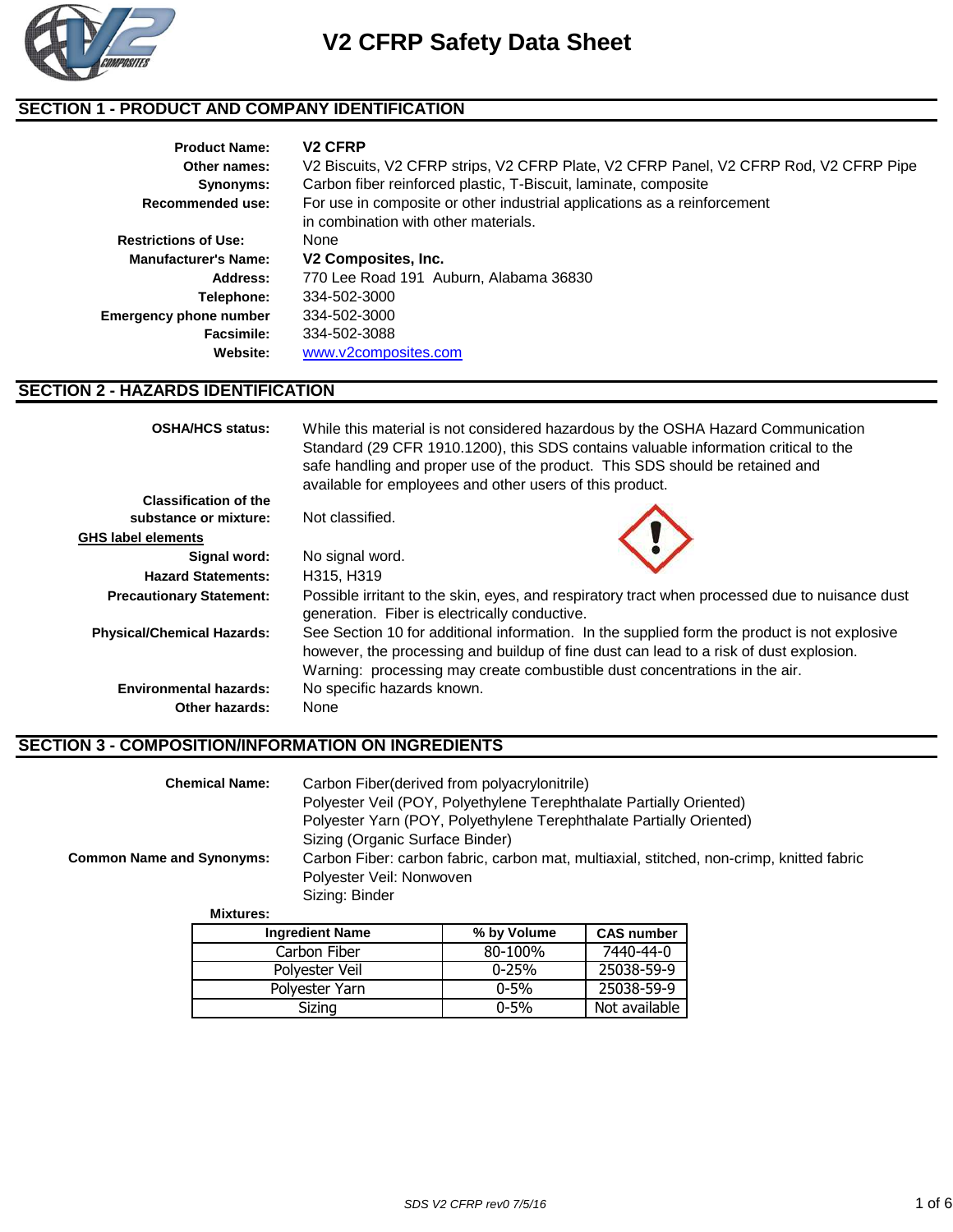

#### **SECTION 4 - FIRST AID MEASURES**

| <b>Relevant routes of exposure</b> |                                                                                                                                                                                                                                                                     |
|------------------------------------|---------------------------------------------------------------------------------------------------------------------------------------------------------------------------------------------------------------------------------------------------------------------|
| Inhalation:                        | Remove from area to fresh air. If symptoms persist, contact a poison control center,<br>emergency room, or a physician for treatment information.                                                                                                                   |
| Eye Contact:                       | Remove contact lens and pour a gentle stream of warm water through the affected area<br>for 15 minutes. Do not rub or scratch eyes. If irritation persists, contact a poison<br>control center, emergency room, or physician as further treatment may be necessary. |
| <b>Skin Contact:</b>               | Remove contaminated clothing and shoes. Run cold water over the affected area for 15<br>minutes with mild soap. Do not use warm water. Do not rub or scratch affected area.<br>If irritation persists or glass fiber becomes embedded, seek medical attention.      |
| Ingestion:                         | Gently wipe or rinse the inside of the mouth with water. Sips of water can be given. Never<br>give anything by mouth to an unconscious person. Contact a poison control center,<br>emergency room, or physician for treatment information.                          |
| <b>Recommendations to doctor:</b>  | Treat symptomatically                                                                                                                                                                                                                                               |

#### **SECTION 5 - FIRE FIGHTING MEASURES**

| <b>Suitable Extinguishing Media:</b><br><b>Unsuitable Extinguishing Media:</b> | Dry powder<br>Full water jet                                                                                   |
|--------------------------------------------------------------------------------|----------------------------------------------------------------------------------------------------------------|
| Specific Hazards from the chemical                                             |                                                                                                                |
| during a fire:                                                                 | Carbon monoxide, nitrogen oxides                                                                               |
| Special protective actions for fire-                                           |                                                                                                                |
| fighters:                                                                      | Do not inhale combustion gases. Use self-contained breathing apparatus (SCBA).                                 |
| <b>Additional information:</b>                                                 | Fire residues and contaminated firefighting water must be disposed of in accordance with local<br>regulations. |
| <b>SECTION 6 - ACCIDENTAL RELEASE MEASURES</b>                                 |                                                                                                                |

| <b>Personal Precautions:</b>      | Use personal protection equipment recommended in Section 8.                         |  |
|-----------------------------------|-------------------------------------------------------------------------------------|--|
| <b>Environmental Precautions:</b> | No special precautions are needed in case of a release or spill.                    |  |
| <b>Containment:</b>               | This material will settle out of the air. Prevent from spreading by covering.       |  |
| Methods for clean up:             | Use an industrial vacuum cleaner with a high efficiency filter to clean up dust     |  |
|                                   | Sweep or gather up material and place in proper container for disposal or recovery. |  |
|                                   | Use vacuuming or wet sweeping methods instead of dry sweeping.                      |  |

## **SECTION 7 - HANDLING AND STORAGE**

| Handling:                              | Avoid dust formation, do not breath dust and wear personal protective equipment.               |
|----------------------------------------|------------------------------------------------------------------------------------------------|
| Advice on general hygiene:             | Eating, drinking and smoking should be prohibited in areas where this material is handled,     |
|                                        | stored and processed. Workers should wash hands and face before eating drinking                |
|                                        | and smoking. Remove contaminated clothing and protective equipment before entering eating      |
|                                        | areas. See also Section 8 for additional information on hygiene measures.                      |
| <b>Requirements for storage rooms:</b> | No special measures necessary.                                                                 |
| Advice on storage compatibility:       | Do not store together with oxidizing agents.                                                   |
| Storage:                               | Store at or below 50 degrees Celsius (77*F) and relative humidity less than 85% for optimum    |
|                                        | performance. Electrical equipment, enclosures and circuits in or near areas where carbon       |
|                                        | fibers are used should be protected against infiltration or contact with airborne particles or |
|                                        | filaments. Carbon fiber is electrically conductive and may cause an electrical short.          |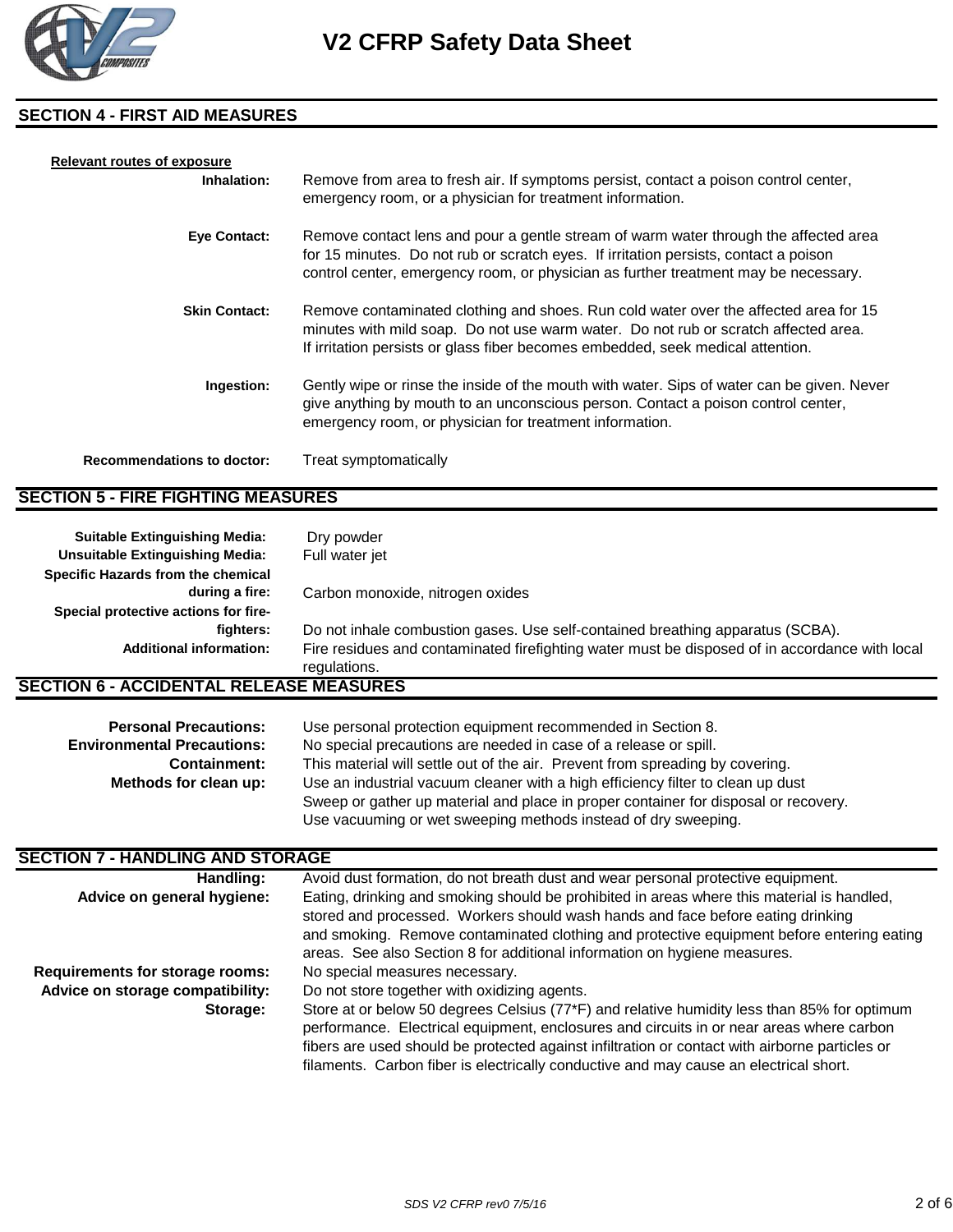

#### **SECTION 8 - EXPOSURE CONTROLS/PERSONAL PROTECTION**

**Engineering Controls:** Use local exhaust or general room/dilution ventilation sufficient to control dust. Proper routine housekeeping should be instituted to ensure dust does not accumulate on surfaces. **Respiratory Protection:** Breathing apparatus in the event of high concentrations, filter N95. Short term: filter apparatus, filter N95 Hand Protection: Butyl Rubber, >120 min (EN 374) **Eye Protection:** Standard safety glasses with side shields. **Skin Protection:** Mechanical irritation accompanied by itching or dermal effects may occur from exposure to material. Protective clothing such as loose fitting long sleeved shirts that covers base of neck, long pants and gloves made of impervious materials to cover skin areas and prevent irritation. Skin irritation is known to occur at pressure points, such as around neck, wrist, or waist and between fingers.

**Hygiene Measures:** Wash hands before and after breaks. Wear clean, body-covering clothing. Good personal hygiene and the use of barrier creams, caps, protective gloves, cotton coveralls or long sleeved loose fitting clothing will maximize comfort. Vacuum equipment may be used to remove fibers from clothes. Work clothing should be laundered separately form other clothing before reuse.

| <b>SECTION 9 - PHYSICAL AND CHEMICAL PROPERTIES</b> |                                               |  |  |
|-----------------------------------------------------|-----------------------------------------------|--|--|
| <b>Physical State:</b>                              | Solid Fiber                                   |  |  |
| <b>Appearance/Color:</b>                            | <b>Black</b>                                  |  |  |
| Odor:                                               | <b>Odorless</b>                               |  |  |
| <b>Odor Threshold:</b>                              | <b>NA</b>                                     |  |  |
| <b>Vapor Pressure:</b>                              | <b>NA</b>                                     |  |  |
| <b>Vapor Density:</b>                               | <b>NA</b>                                     |  |  |
| pH:                                                 | <b>NA</b>                                     |  |  |
| <b>Relative Density:</b>                            | 1.76-1.86(carbon density)                     |  |  |
| Solubility (wt.% in water):                         | Insoluble                                     |  |  |
| <b>Melting Point:</b>                               | 3500 deg C                                    |  |  |
| <b>Boiling Point:</b>                               | <b>NA</b>                                     |  |  |
| <b>Flash Point:</b>                                 | NA.                                           |  |  |
| <b>Evaporation Rate:</b>                            | NA.                                           |  |  |
| <b>Flammability:</b>                                | <b>NA</b>                                     |  |  |
| <b>Explosive limits:</b>                            | NA.                                           |  |  |
| Partition coefficient: n-octanol/water              | <b>NA</b>                                     |  |  |
| <b>Auto Ignition Temp:</b>                          | <b>NA</b>                                     |  |  |
| <b>Decomposition Temp:</b>                          | $>650$ deg C in air, preparation $>290$ deg C |  |  |
| <b>Viscosity:</b>                                   | <b>NA</b>                                     |  |  |
| <b>Volume % Volatile:</b>                           | none                                          |  |  |
| <b>Percent Solid:</b>                               | 100                                           |  |  |
| <b>Electrically Conductive:</b>                     | Yes                                           |  |  |
|                                                     |                                               |  |  |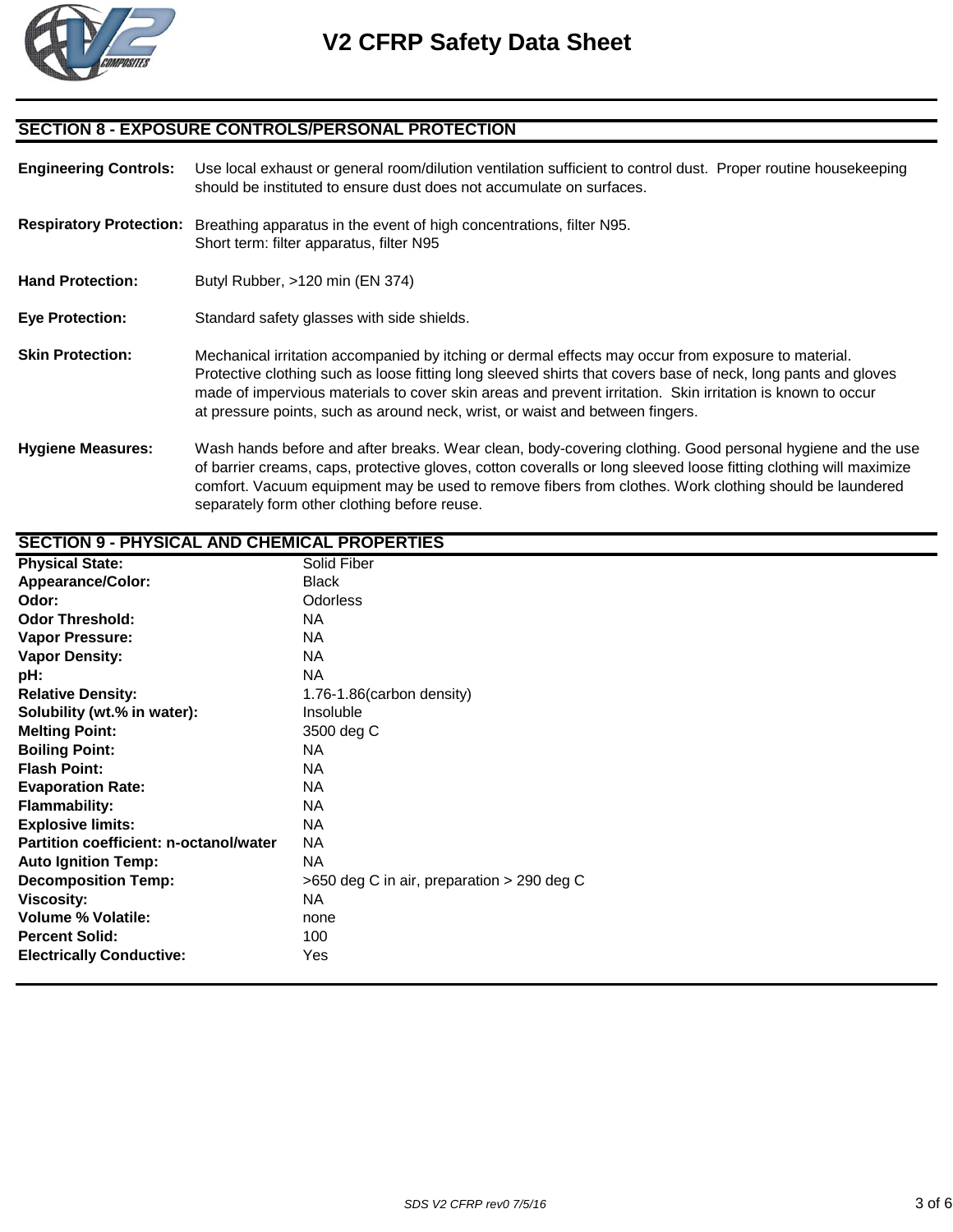

| <b>SECTION 10 - STABILITY AND REACTIVITY</b>       |                                                                                                                                                                                                                                                                                                                                                                |  |
|----------------------------------------------------|----------------------------------------------------------------------------------------------------------------------------------------------------------------------------------------------------------------------------------------------------------------------------------------------------------------------------------------------------------------|--|
| <b>Reactivity:</b>                                 | Stable under proper handling conditions. Avoid reactions with strong oxidizing agents.                                                                                                                                                                                                                                                                         |  |
| <b>Conditions to avoid:</b>                        | Accumulation of fine dust may entail the risk of a dust explosion in the presence of air. The fine<br>dust from a carbon fiber compound or composite that is cut or formed can create additional dust<br>explosion risk depending on the resin or compounding agent. A process hazard analysis is<br>recommended to determine what, if any, risks are present. |  |
| Incompatible materials:                            | None known.                                                                                                                                                                                                                                                                                                                                                    |  |
| <b>Hazardous Decomposition</b><br><b>Products:</b> | No hazardous decompostion products will be formed during normal usage of carbon fiber.<br>Complete or partial combustion of the surface coating on "sized" carbon fiber may generate COx,<br>NOx, and/or other trace chemicals.                                                                                                                                |  |

## **SECTION 11 - TOXICOLOGICAL INFORMATION**

| <b>Acute oral toxicity:</b>          | Not determined                                       |
|--------------------------------------|------------------------------------------------------|
| <b>Acute dermal toxicity:</b>        | Irritant                                             |
| <b>Acute inhalation toxicity:</b>    | Irritant                                             |
| <b>Irritation/Corrosion:</b>         |                                                      |
| Skin:                                | Mechanical skin irritation                           |
| Eves:                                | Not determined                                       |
| Sensitization:                       | Not determined                                       |
| <b>Sub-acute toxicity:</b>           | Not determined                                       |
| <b>Chronic toxicity:</b>             | Not determined                                       |
| <b>Mutagenicity:</b>                 | Not determined                                       |
| <b>Carcinogenicity:</b>              | Not determined                                       |
| <b>Reproductive toxicity:</b>        | Not determined                                       |
| <b>Experiences made in practice:</b> | Fiber abrasion can cause mechanical skin irritation. |
|                                      |                                                      |

## **SECTION 12 - ECOLOGICAL INFORMATION**

| Toxicity:                              | Not available           |
|----------------------------------------|-------------------------|
| <b>Behavior in environment</b>         |                         |
| compartments:                          | Not determined          |
| Behavior in sewage plant:              | Not available           |
| <b>Bacteria Toxicity:</b>              | Not available           |
| <b>Biological degradability:</b>       | Not available           |
| COD:                                   | Not determined          |
| <b>BOD 5:</b>                          | Not determined          |
| <b>AOX advice:</b>                     | No dangerous components |
| Soil/water partition coefficient(Koc): | Not available           |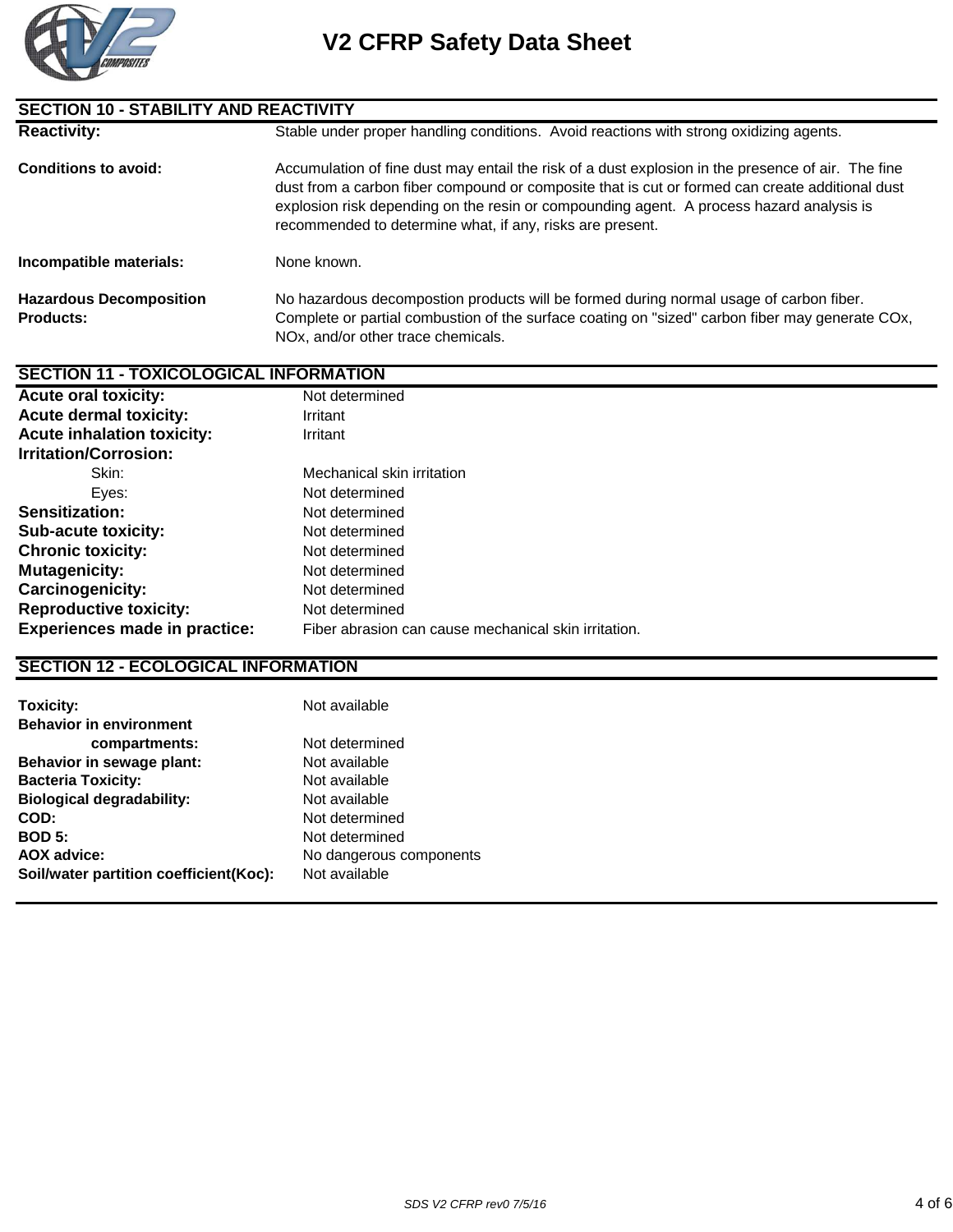

| <b>SECTION 13 - DISPOSAL CONSIDERATIONS</b> |                                                                                                                                                                                                                                                                                                                                                                                                                                                                                                               |  |
|---------------------------------------------|---------------------------------------------------------------------------------------------------------------------------------------------------------------------------------------------------------------------------------------------------------------------------------------------------------------------------------------------------------------------------------------------------------------------------------------------------------------------------------------------------------------|--|
| <b>Disposal Method:</b>                     | The generation of waste should be avoided or minimized wherever possible. Dispose of surplus<br>and non-recyclable products via a licensed waste disposal contractor. Disposal of this product<br>and any by-products should at all times comply with the requirements of environmental<br>protection and waste disposal legislation and any regional local authority requirements.                                                                                                                           |  |
| <b>Product:</b>                             | For recycling, consult manufacturer and/or waste disposal centers.                                                                                                                                                                                                                                                                                                                                                                                                                                            |  |
| <b>EU Waste Number:</b>                     | 160306, 061399                                                                                                                                                                                                                                                                                                                                                                                                                                                                                                |  |
| <b>Contaminated packaging:</b>              | Packaging that cannot be cleaned should be disposed of similar to product. Uncontaminated<br>packaging may be taken for recycling.                                                                                                                                                                                                                                                                                                                                                                            |  |
| <b>EU Waste Number:</b>                     | 150101, 150102                                                                                                                                                                                                                                                                                                                                                                                                                                                                                                |  |
| <b>SECTION 14 - TRANSPORT REGULATIONS</b>   |                                                                                                                                                                                                                                                                                                                                                                                                                                                                                                               |  |
| <b>Classification according to DOT:</b>     | Non Hazardous                                                                                                                                                                                                                                                                                                                                                                                                                                                                                                 |  |
| <b>Classification according to DOT:</b>     | Not classified as "Dangerous Goods"                                                                                                                                                                                                                                                                                                                                                                                                                                                                           |  |
| <b>Classification according to DOT:</b>     | Not classified as "Dangerous Goods"                                                                                                                                                                                                                                                                                                                                                                                                                                                                           |  |
| <b>SECTION 15 - REGULATORY INFORMATION</b>  |                                                                                                                                                                                                                                                                                                                                                                                                                                                                                                               |  |
| <b>UNITED STATES</b>                        |                                                                                                                                                                                                                                                                                                                                                                                                                                                                                                               |  |
| <b>SARA Title III:</b>                      | Section 302/304 Extremely Hazardous Substance: None                                                                                                                                                                                                                                                                                                                                                                                                                                                           |  |
|                                             | Section 311 Hazardous Categorization: None                                                                                                                                                                                                                                                                                                                                                                                                                                                                    |  |
|                                             | Section 313 Toxic Chemicals: None                                                                                                                                                                                                                                                                                                                                                                                                                                                                             |  |
| <b>USA TSCA:</b>                            | All components are listed or exempted.                                                                                                                                                                                                                                                                                                                                                                                                                                                                        |  |
| <b>CERCLA Section 102(a) Hazardous</b>      |                                                                                                                                                                                                                                                                                                                                                                                                                                                                                                               |  |
| Substance:                                  | None                                                                                                                                                                                                                                                                                                                                                                                                                                                                                                          |  |
| <b>RCRA Information:</b>                    | Currently, the product is not listed in federal hazardous waste regulations 40 CFR, Part 261.33<br>paragraphs (e) or (f), i.e. chemical products that are considered hazardous if they become<br>wastes. State or local hazardous waste regulations may also apply if they are different from the<br>federal regulation. It is the responisibility of the user of the product to determine at the time of<br>disposal, whether the product meets relevant waste classification and to assure proper disposal. |  |
| <b>Ozone Depletion Information:</b>         | This product does not contain or is not manufactured with ozone depleting substances as<br>identified in Title VI, Clean Air Act "Stratospheric Ozone Protection" and the regulations set<br>forth in 40 CFR, Part 82.                                                                                                                                                                                                                                                                                        |  |
| <b>Exposure Risk:</b>                       | Not determined                                                                                                                                                                                                                                                                                                                                                                                                                                                                                                |  |
| <b>Chemical Safety Report:</b>              | Not determined                                                                                                                                                                                                                                                                                                                                                                                                                                                                                                |  |
| Labeling:                                   | All chemicals in this product are included on the TSCA Inventory                                                                                                                                                                                                                                                                                                                                                                                                                                              |  |
| <b>Hazard Symbols:</b>                      | None                                                                                                                                                                                                                                                                                                                                                                                                                                                                                                          |  |
| R-phrases:                                  | R36/37/38 - Irritation to eyes, respiratory system and skin                                                                                                                                                                                                                                                                                                                                                                                                                                                   |  |
| S-phrases:                                  | S36/37/38 - Wear suitable protective clothing such as gloves, eye and face protection for<br>nuisance dust and skin abrasion protection.                                                                                                                                                                                                                                                                                                                                                                      |  |
| Special labeling:                           | None                                                                                                                                                                                                                                                                                                                                                                                                                                                                                                          |  |
| <b>Authorization, TITLE VII:</b>            | N/A                                                                                                                                                                                                                                                                                                                                                                                                                                                                                                           |  |
| <b>Restrictions:</b>                        | None                                                                                                                                                                                                                                                                                                                                                                                                                                                                                                          |  |
| <b>TITLE VIII:</b>                          | N/A                                                                                                                                                                                                                                                                                                                                                                                                                                                                                                           |  |
| <b>Transport Regulations:</b>               | IATADGR (2008)                                                                                                                                                                                                                                                                                                                                                                                                                                                                                                |  |